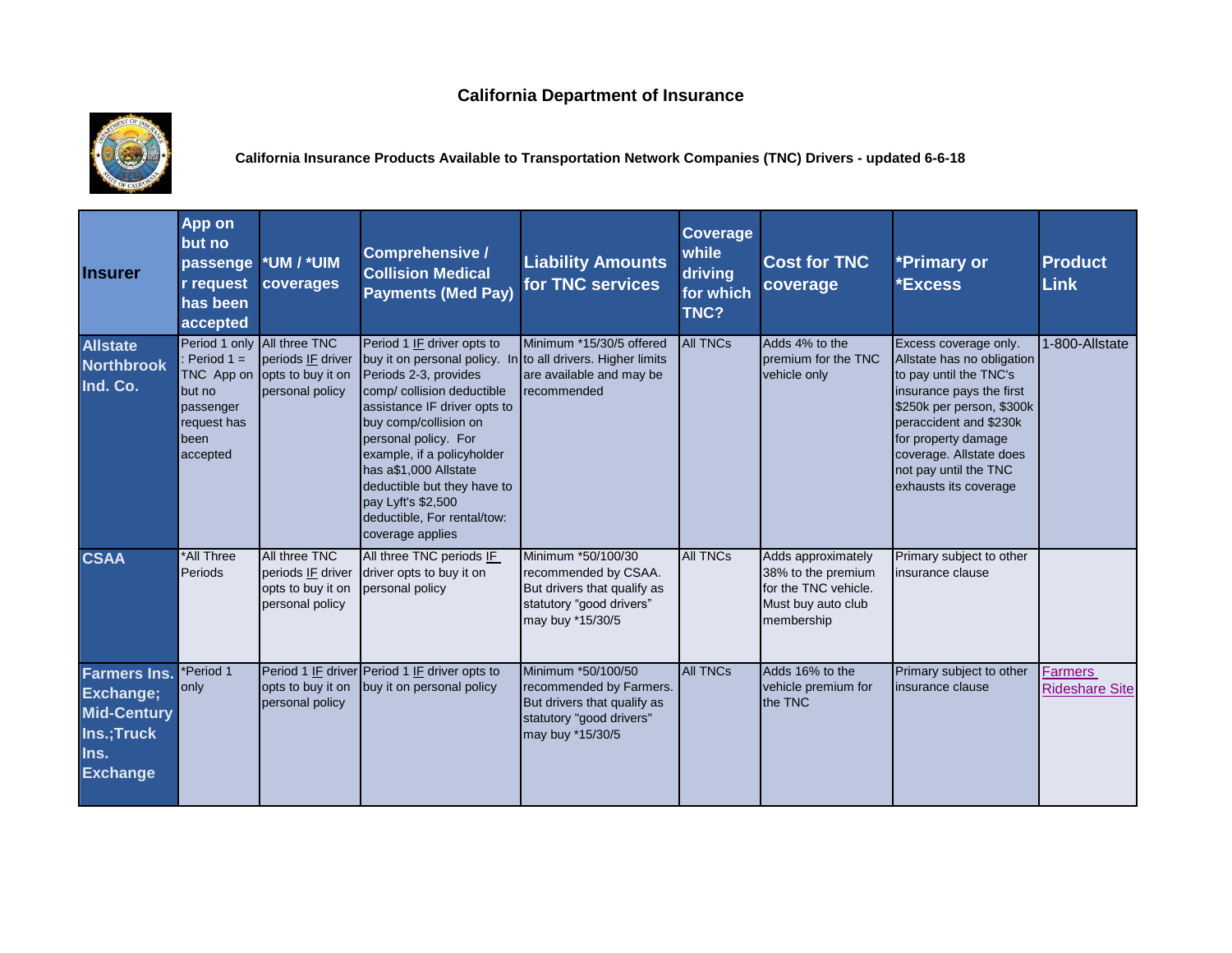| <b>Farmers</b><br><b>Specialty</b><br><b>Insurance</b><br>Company;<br><b>Coast</b><br><b>National</b> | *Period 1<br>only     | opts to buy it on<br>personal policy                                                                                                 | Period 1 IF driver Period 1 IF driver opts to<br>buy it on personal policy                                                                                                                                                                                                                                                                                                                                                                                      | Minimum *50/100/50<br>recommended by Farmers.<br>But drivers that qualify as<br>statutory "good drivers"<br>may buy *15/30/5                                                               | <b>All TNCs</b>       | Adds 8% to the<br>premium for the TNC<br>vehicle.                                                                                                                                                                                                           | Primary subject to other<br>nsurance clause                                                                                                                                                                                                                            | <b>Farmers</b><br><b>Rideshare Site</b>      |
|-------------------------------------------------------------------------------------------------------|-----------------------|--------------------------------------------------------------------------------------------------------------------------------------|-----------------------------------------------------------------------------------------------------------------------------------------------------------------------------------------------------------------------------------------------------------------------------------------------------------------------------------------------------------------------------------------------------------------------------------------------------------------|--------------------------------------------------------------------------------------------------------------------------------------------------------------------------------------------|-----------------------|-------------------------------------------------------------------------------------------------------------------------------------------------------------------------------------------------------------------------------------------------------------|------------------------------------------------------------------------------------------------------------------------------------------------------------------------------------------------------------------------------------------------------------------------|----------------------------------------------|
| <b>Kemper</b><br>(Financial<br><b>Kemper</b><br>(Financial<br><b>Indemnity</b><br><b>Company)</b>     | *Period 1<br>only     | opts to buy it on<br>personal policy                                                                                                 | Period 1 IF driver Period 1 IF driver opts to<br>buy it on personal policy.<br>Also provides<br>comp/collision deductible<br>assistance during Periods 2<br>and 3 IF driver opts to buy it<br>on personal policy. For<br>example, if a policyholder<br>has a \$1,000 comp/collision<br>deductible on their Kemper<br>policy, but they drive for Lyft<br>and have to pay Lyft's<br>\$2500 comp/collision<br>deductible, Kemper will pay<br>the \$1500 difference | Minimum *15/30/5 offered<br>to all drivers. Higher limits<br>are available and may be<br>recommended                                                                                       | <b>All TNCs</b>       | Adds 10% to the<br>premium for the TNC<br>vehicle only                                                                                                                                                                                                      | Excess coverage only.<br>Kemper has no<br>obligation to pay until the<br>TNC's insurance pays<br>the first \$250k per<br>person, \$300k per<br>accident and \$230k for<br>property damage<br>coverage. Kemper does<br>not pay until the TNC<br>exhausts its coverage   | Kemper<br><b>Rideshare Site</b>              |
| <b>Mercury</b>                                                                                        | *Period 1<br>only     | Personal auto<br>policy provides<br>UM/UIM<br>coverage in<br>Period 1<br>independent of<br>the TNC<br>endorsement<br>being purchased | Period 1 IF driver opts to<br>buy it on personal policy                                                                                                                                                                                                                                                                                                                                                                                                         | Minimum *15/30/5 offered<br>to all drivers. Higher limits<br>are available and may be<br>recommended.                                                                                      | <b>All TNCs</b>       | Adds premium by<br>applying business use<br>factors to TNC vehicle<br>(Adds 13% to bodily<br>injury, 17% to property<br>damage, 5% to<br>medical payments if<br>medical chosen, no<br>charge for<br>comprehensive, 5% to<br>collision premium if<br>chosen) | Excess coverage only.<br>Mercury has no<br>obligation to pay until the<br>TNC's insurance pays<br>the first \$250k per<br>person, \$300k per<br>accident and \$230k for<br>property damage<br>coverage. Mercury does<br>not pay until the TNC<br>exhausts its coverage |                                              |
| <b>Met Direct</b><br><b>Property &amp;</b><br><b>Casualty</b>                                         | *All Three<br>Periods | All three TNC<br>periods IF driver<br>opts to buy it on<br>personal policy                                                           | All three TNC periods IF<br>driver opts to buy it on<br>personal policy                                                                                                                                                                                                                                                                                                                                                                                         | Minimum *50/100/50<br>recommended by Met<br>Direct. But drivers that<br>qualify as statutory "good<br>drivers" But drivers that<br>qualify as statutory "good<br>drivers" may buy *15/30/5 | Lyft (and<br>other TN | Based on ratio of Lyft<br>miles driven to total<br>personal miles driven                                                                                                                                                                                    | Primary subject to other<br>insurance clause                                                                                                                                                                                                                           | <b>Metlife</b><br>Ridesharing<br><b>Site</b> |